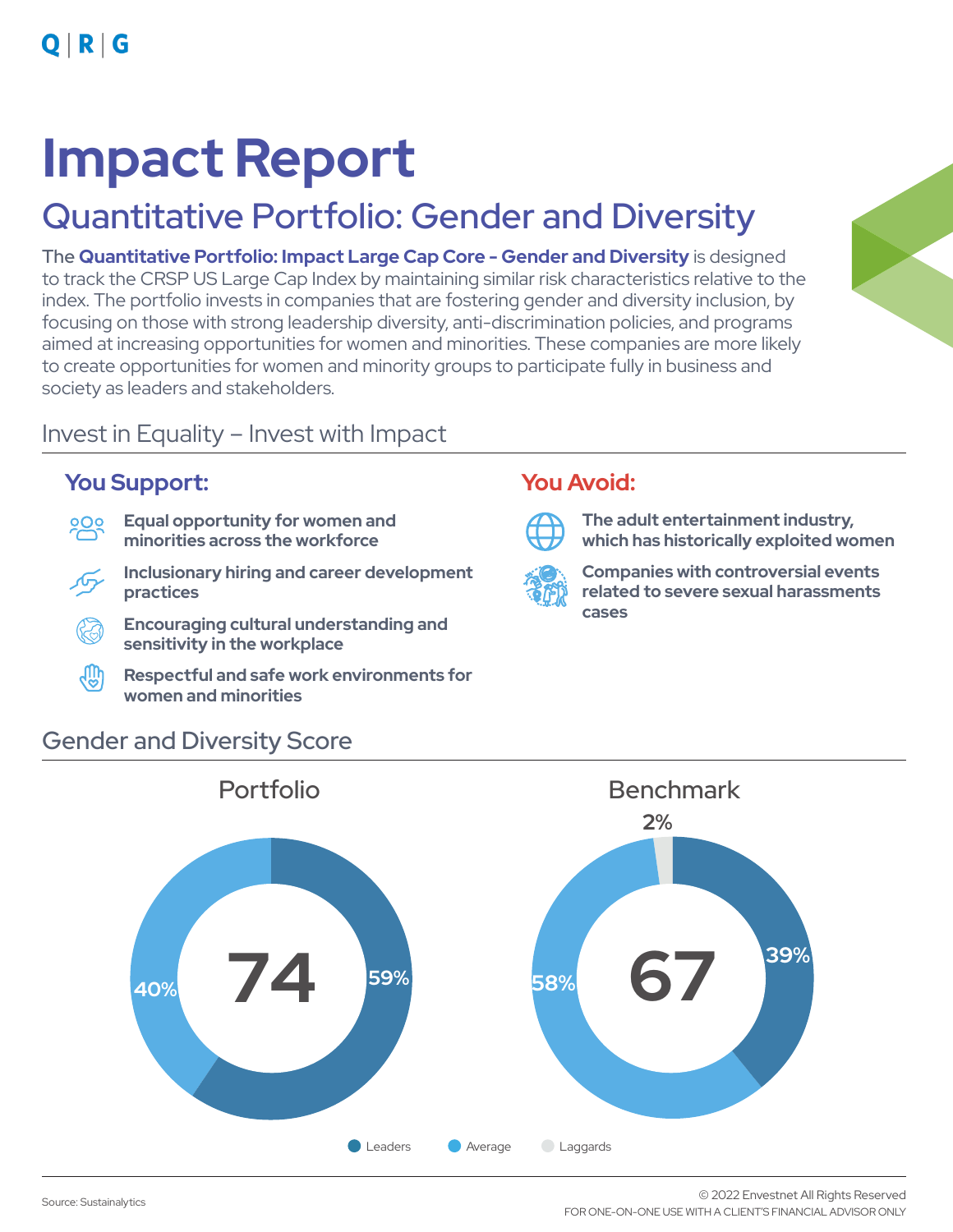$Q | R | G$ 

# **Gender and Diversity**



## Company Highlight: Salesforce



Salesforce is a leader in diversity and inclusion efforts with robust pay equality programs. The initiatives strive to create an inclusive workplace through a multifaceted approach that offers targeted recruitment, mentorship programs, training and guidance regarding diversity, employee affinity groups, diversity councils, or networking groups, diversity monitoring or audits, and board level responsibility for diversity initiatives. In 2019, the company introduced a goal of reaching 50% of its U.S. workforce to be made up of underrepresented groups (Women, Black, Latinx, Indigenous, Multiracial, LGBTQ+ employees, People with Disabilities, and Veterans) by 2023. They have moved closer to the goal of 50% of the U.S. workforce being from underrepresented groups - now at 47.4% up from 43.9% in 2019. And representation of Women has grown — now at 36.1% in the U.S. and 33.6% globally. Today, nearly 11K more women work at Salesforce than did 5 years ago. Globally, Women in leadership increased significantly from 23.7% in 2019 to 25.5% today. This year, they added two additional goals as part of its company-wide Racial Equality and Justice efforts: 1) to double the U.S. representation of Black leaders (VP+) and also increase U.S. representation of Underrepresented Minority or URM (Black, Indigenous, and Latinx) leaders by 50% by 2023 and 2) to increase U.S. representation of URM employees by 50% by 2023. Salesforce has a strong gender pay equality program. In 2020, the company spent \$2.1 million to address any unexplained differences in pay, totaling more than \$12 million spent to date to ensure the global workforce is paid fairly. Senior leaders receive monthly scorecards, detailing headcount, hiring, attrition and promotion data by Gender (Global) and Race (U.S.), and have an Equality Board made up of their Recruiting, Employee Success, Equality partners and senior leaders to drive prescriptive actions based on data.<sup>[1]</sup>.

Source: [1] Sustainalytics; Equileap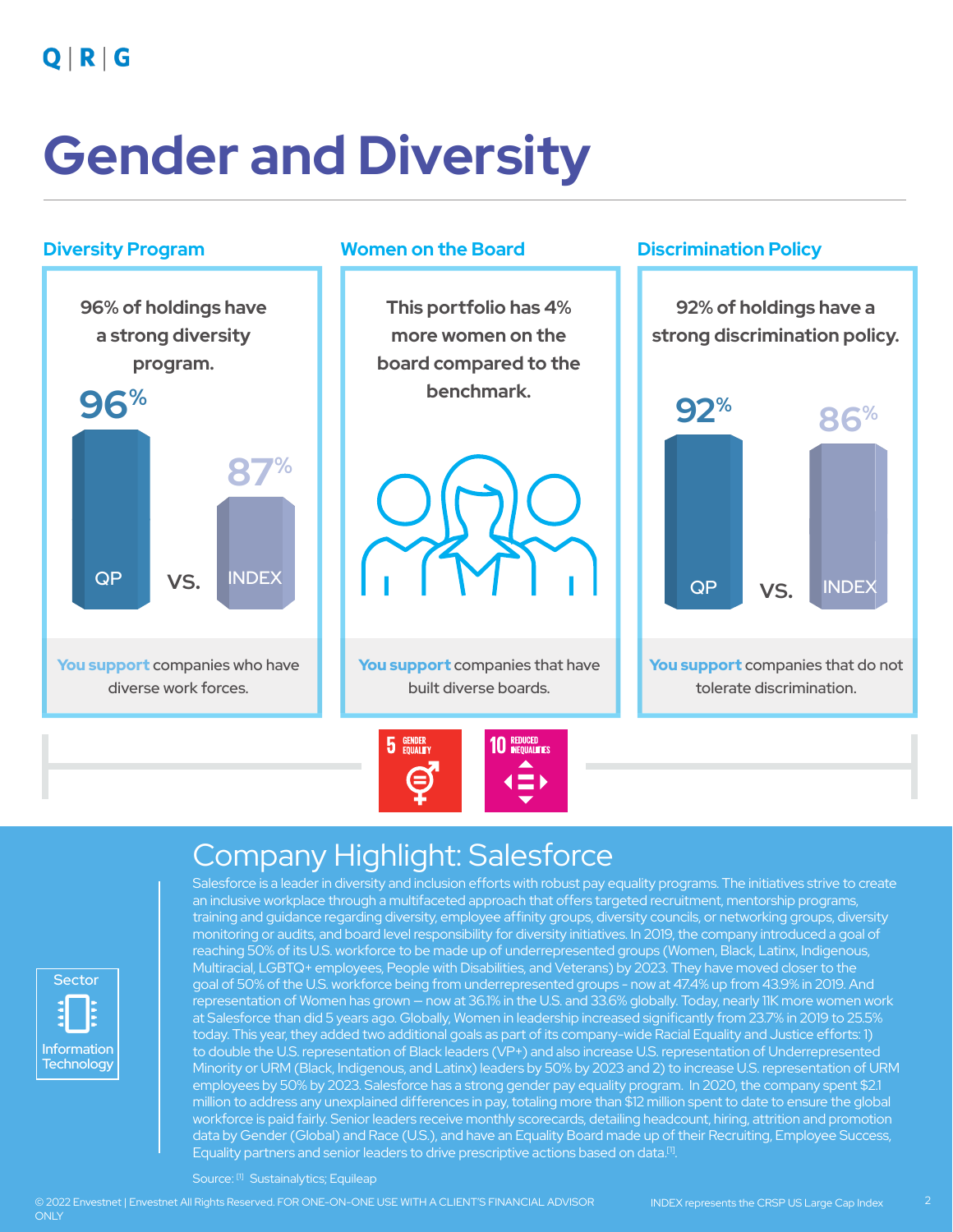$Q | R | G$ 

# **Gender and Diversity**



## Company Highlight: SAP SE

Sector Information **Technology**  $:\!\!\Box$ 

SAP SE discloses a target to increase the percentage of women in management positions to 30% by 2022. In FY2019, the company reports a ratio of women in management positions of 26.4%. SAP (UK) Limited, a subsidiary of SAP SE, publishes an annual gender pay gap report which includes data on the mean and median pay disparity and the proportion of women in each pay quarter. The company had a strong gender pay equality program with monitoring and measurement parameters, quantitative targets and deadlines, and a global pay gap audit. SAP partners with Historically Black Colleges and Universities (HBCUs), where SAP teaches its software to undergraduate and MBA students, and the company also offers an Autism at Work Program to hire for autism inclusion.

Source: Sustainalytics; Equileap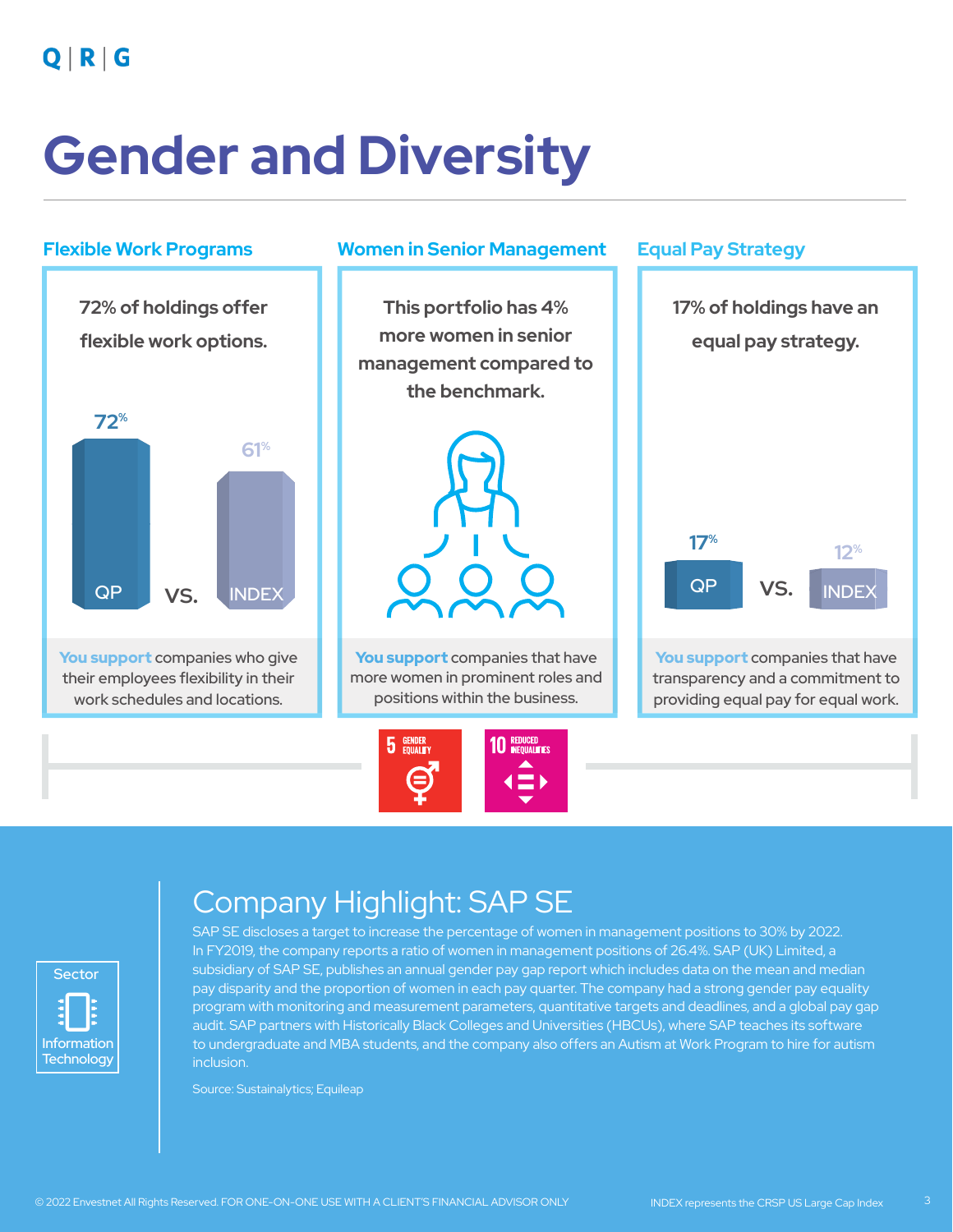## **Sustainalytics Definitions**

#### **Gender & Diversity Leaders**

Percentage of companies in the portfolio that are assessed as leaders on diversity, according to Sustainalytics data. The Gender & Diversity Score is calculated as a simple average of three Sustainalytics metrics: Diversity Program, Discrimination Policy, and Board Diversity. These metrics are individually assessed on a 0-100 scale, with 100 being the best, and 0 being the worst. A leader is a company that scores above a 70 on the aggregated metric.

#### **Gender & Diversity Laggards**

Percentage of companies in the portfolio that are assessed as laggards on diversity, according to Sustainalytics data. The Gender & Diversity Score is calculated as a simple average of three Sustainalytics metrics: Diversity Program, Discrimination Policy, and Board Diversity. These metrics are individually assessed on a 0-100 scale, with 100 being the best, and 0 being the worst. A laggard is a company that scores below a 25 on the aggregated metric.

#### **Discrimination Policy**

The percentage of companies in the portfolio with a score >50 on this metric according to Sustainalytics. >50 is assessed as above average. Sustainalytics assesses each metric on a 0-100 scale, with 100 being the best, i.e. the company has a strong discrimination policy, and 0 being the worst, i.e. the company does not have a discrimination policy or does not disclose one.

The International Labour Organization (ILO) is the set of standards used for this measure. The policy needs to make a clear reference to the relevant ILO convention but does not need to specify the number of the convention. The policy needs to apply to at least 50% of the company's operations and follow the Sustainalytics criteria for a formal policy.

#### **Diversity Programs**

The percentage of companies in the portfolio with a score >50 on this metric according to Sustainalytics. >50 is assessed as above average. Sustainalytics assesses each metric on a 0-100 scale, with 100 being the best, i.e. the company has a strong diversity program, and 0 being the worst, i.e. the company does not have a diversity program or does not disclose one.

This measure provides an assessment of the quality of a company's program to increase workforce diversity. An effective and comprehensive workforce diversity program must include measures to attract, hire, retain, and develop a diverse workforce. Initiatives must be targeted at certain groups that may otherwise face barriers entering the workforce or advancing in the corporate ladder (e.g. women, visible minorities, religious minorities, indigenous people and people with disabilities). These "designated groups" vary depending on the local context. General statements on human capital at large are not considered.

## **Equileap Definitions**

### **Percentage of Women on the Board**

This metric is calculated as the average percentage of women on boards for the companies held in the portfolio and the benchmark.

#### **Flexible Work Programs**

This metric is calculated as the percentage of companies in the portfolio and the benchmark that offer flexible work programs, according to Equileap data. Flexible work is defined as the option for employees to control and/or vary the start and end times of the work day and/ or vary the location from which employees work.

#### **Percentage of Women in Senior Management**

This metric is calculated as the average percentage of women in senior management for the companies held in the portfolio and the benchmark.

#### **Equal Pay Strategy**

This metric is calculated as the percentage of companies in the portfolio and the benchmark that have an equal pay strategy, according to Equileap data. Equal pay strategy is defined by Equileap as transparency and commitment to provide comparable wages for comparable work.

## **Sustainable Development Goals**

The Sustainable Development Goals (SDGs) are a collection of 17 global goals set by the United Nations General Assembly in 2015 for the year 2030. The SDGs are part of Resolution 70/1 of the United Nations General Assembly, the 2030 Agenda. At the heart of the goals is an urgent call for action by all countries - developed and developing - in a global partnership. The SDGs recognize that ending poverty and other deprivations must go hand-in-hand with strategies that improve health and education, reduce inequality, and spur economic growth – all while tackling climate change and working to preserve our oceans and forests.

**Learn more about Impact Quantitative Portfolios at Envestnet.com/ImpactQPs**